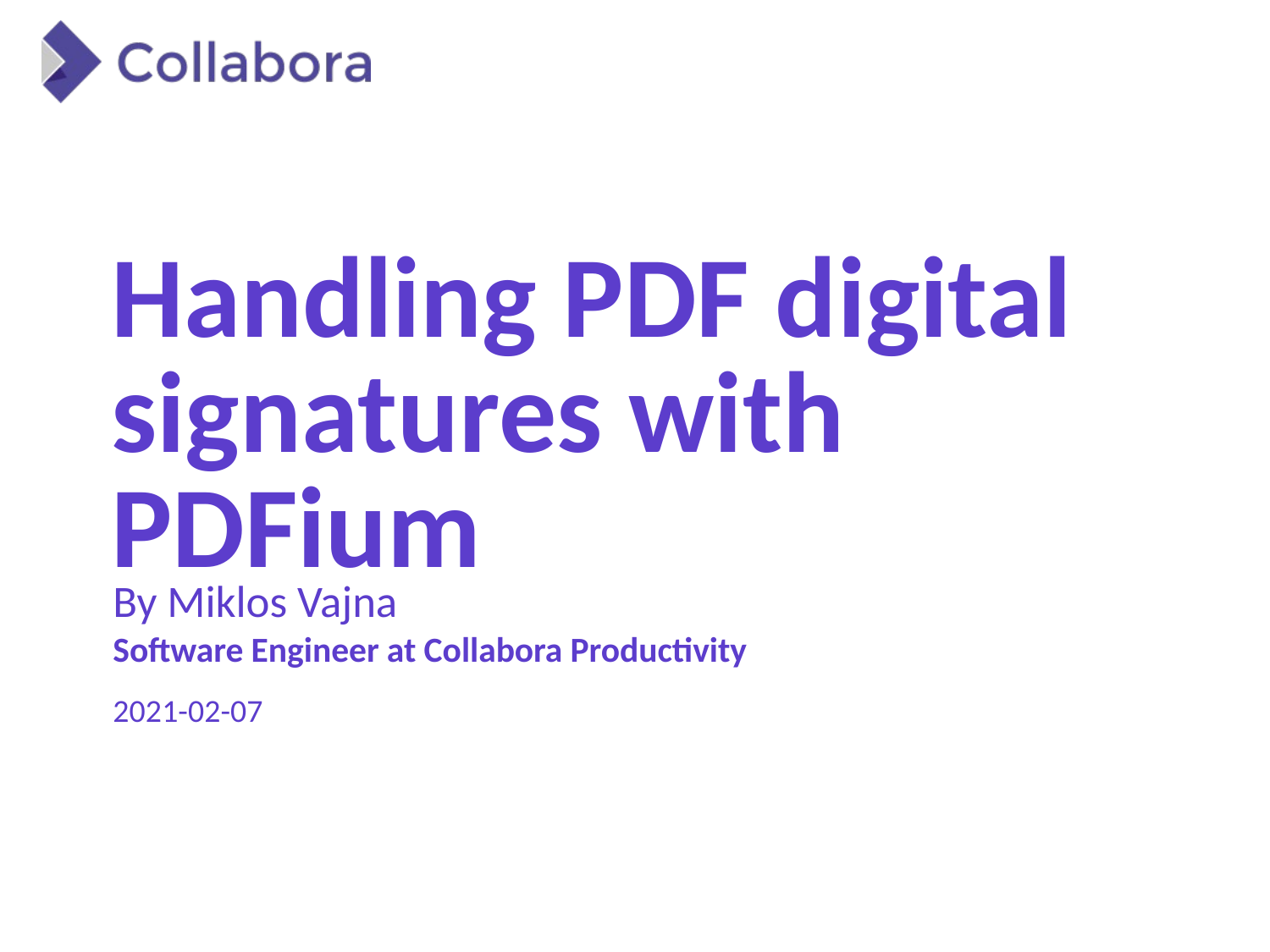### **About Miklos**

#### **From Hungary**

• More details:

<https://www.collaboraoffice.com/about-us/>

#### **Google Summer of Code 2010 / 2011**

• Rewrite of the Writer RTF import/export

#### **Then a full-time LibreOffice developer for SUSE**

#### **Now a contractor at Collabora**

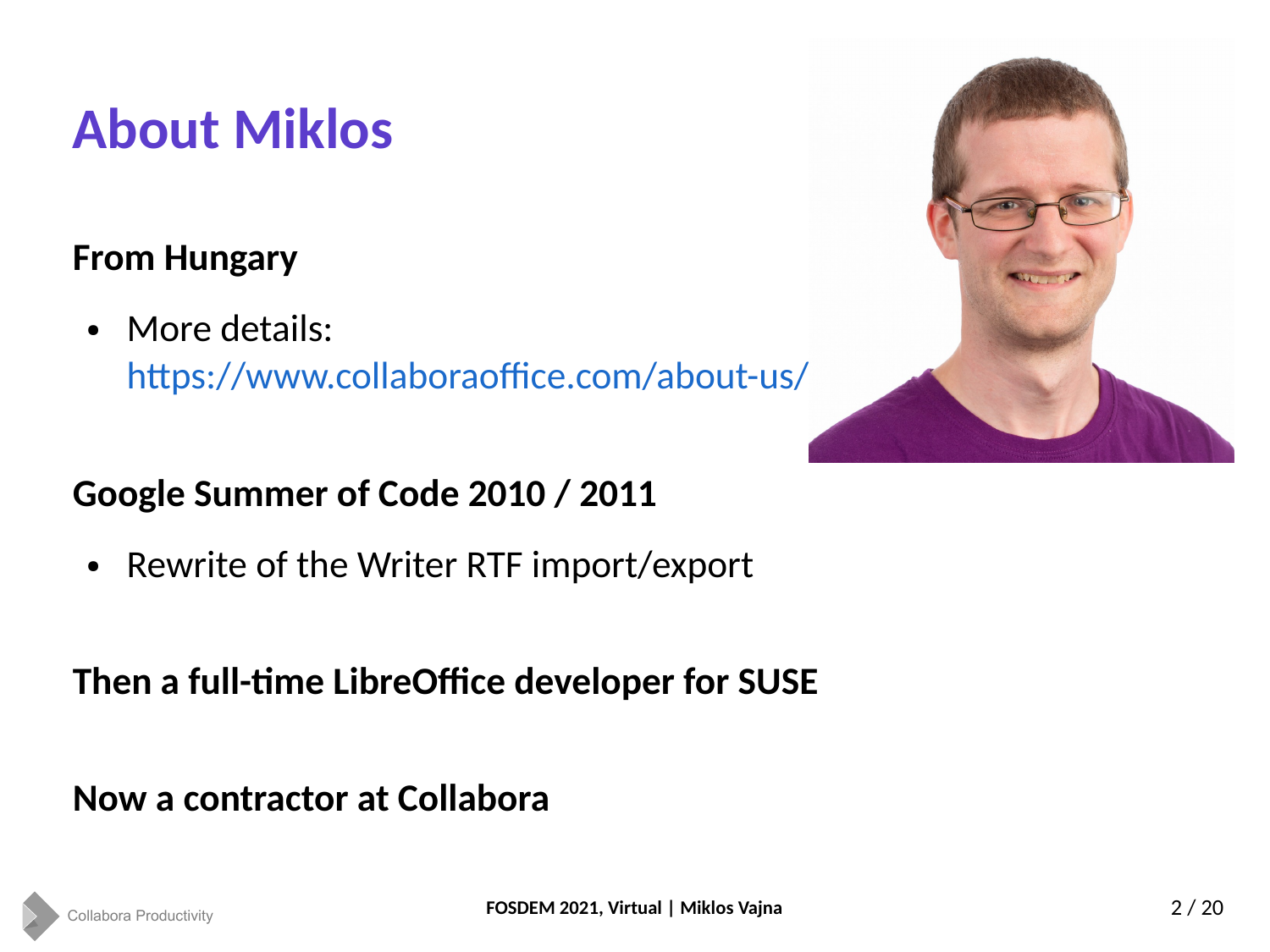**Handling PDF digital signatures in LibreOffice with PDFium**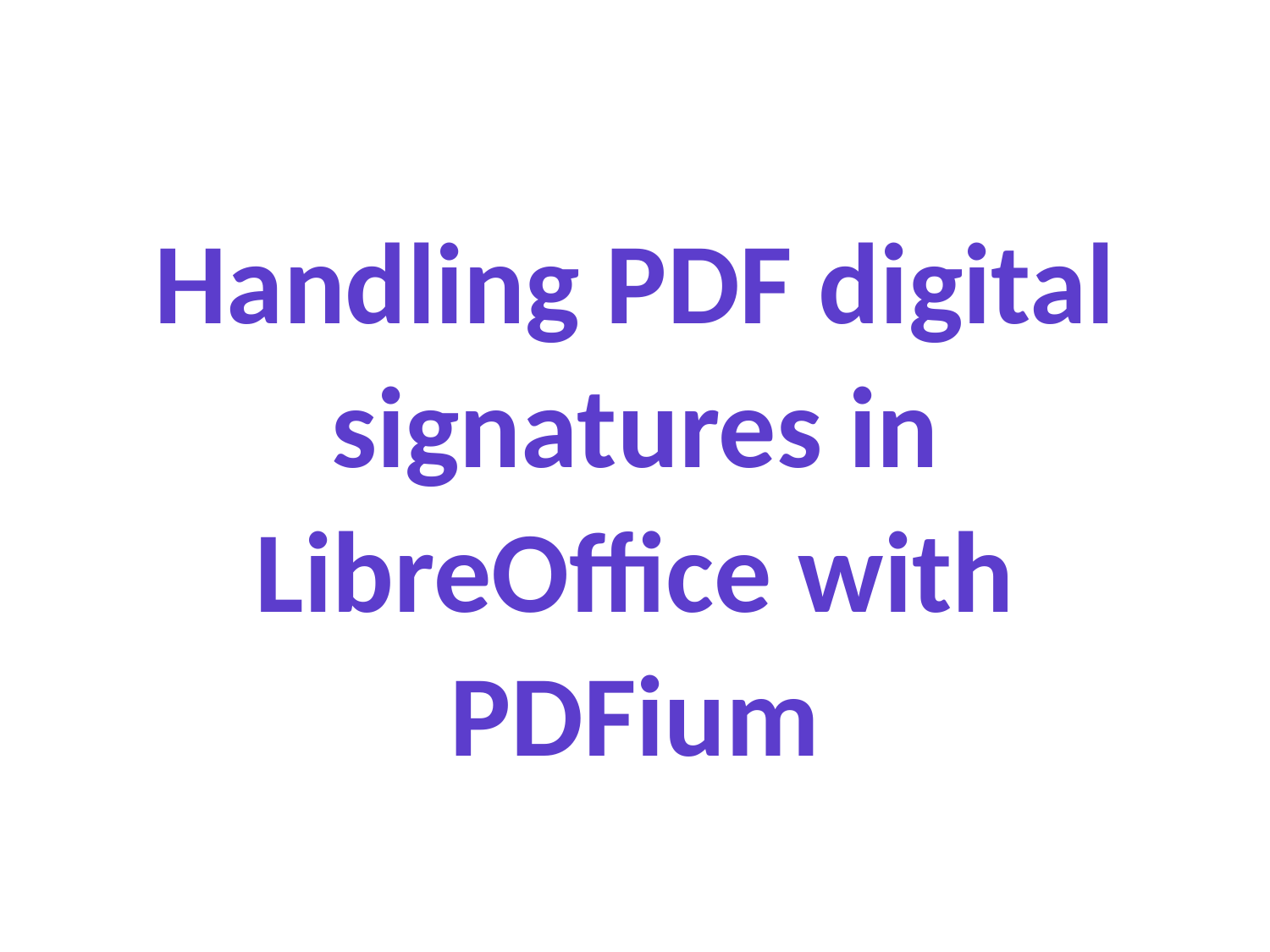# **The digital signing matrix**

### **"The" document signing has many factors**

- Signing or verification
- Visible signatures or invisible ones
- Different document formats: PDF and editable formats
- Different platforms: NSS and MSCNG
- Different certificate types: X509 or GPG
- Different encryption algorithms: ECDSA or RSA
- Different hash algorithms: e.g. SHA-1 or SHA-256
- When it "doesn't work": several combinations



(via [techcrunch.com](https://techcrunch.com/2019/03/18/how-to-build-the-matrix/))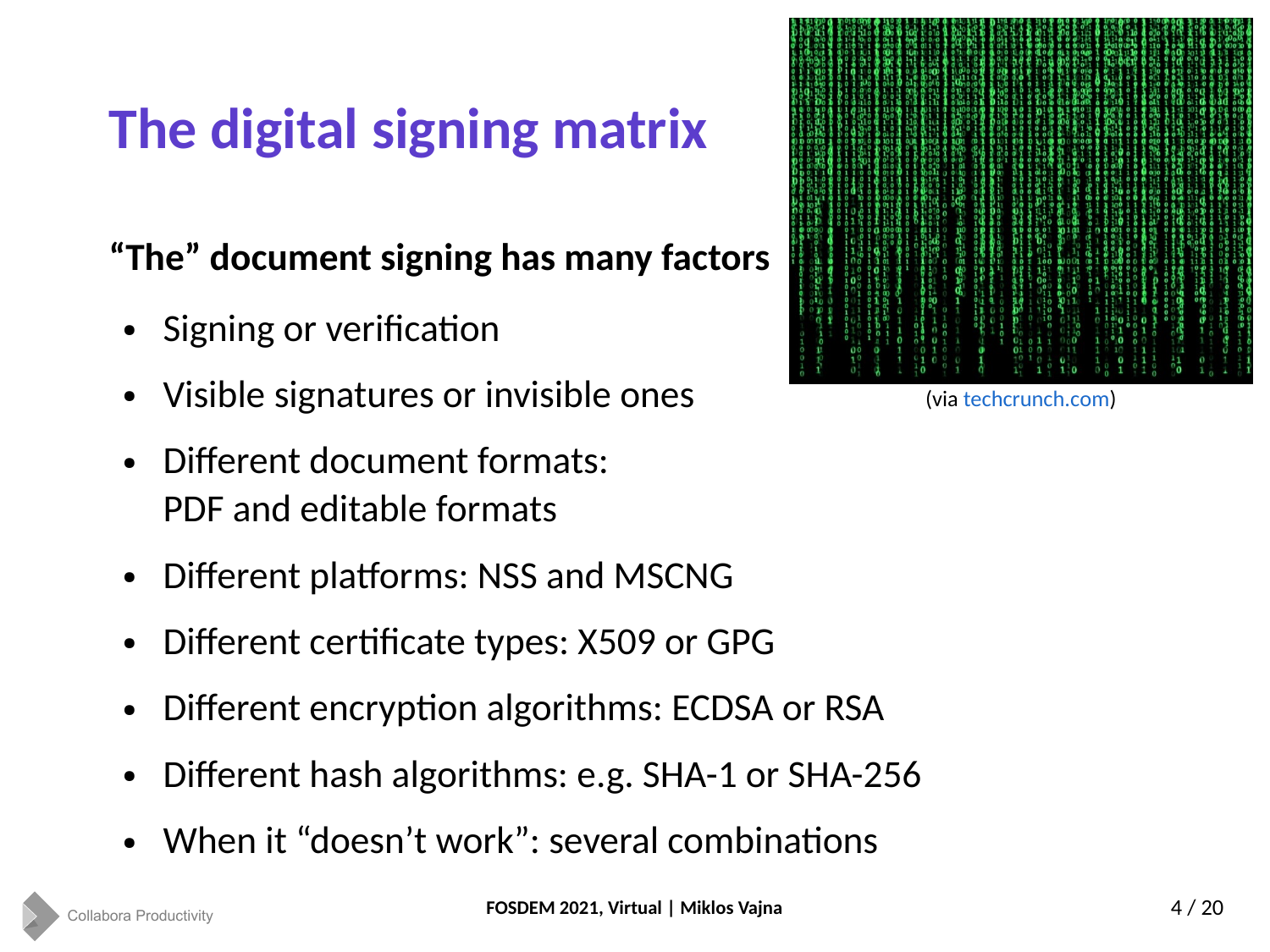### **Document formats: PDF, ODF and OOXML**

#### **Initially just ODF, then PDF and OOXML**

- Verification:
	- Check if the digest (hash) matches
	- Validate the certificate
	- Check if the whole document is signed
- PDF: tricky
	- Need incremental updates for multiple signatures
	- Want to detect modifyafter-sign
- OOXML is ugly, leaks your details:

**<WindowsVersion>6.1</WindowsVersion> <OfficeVersion>**16.0**</OfficeVersion> <ApplicationVersion>**16.0**</ApplicationVersion> <Monitors>**1**</Monitors> <HorizontalResolution>**1280**</ HorizontalResolution> <VerticalResolution>**800**</VerticalResolution> <ColorDepth>**32**</ColorDepth>**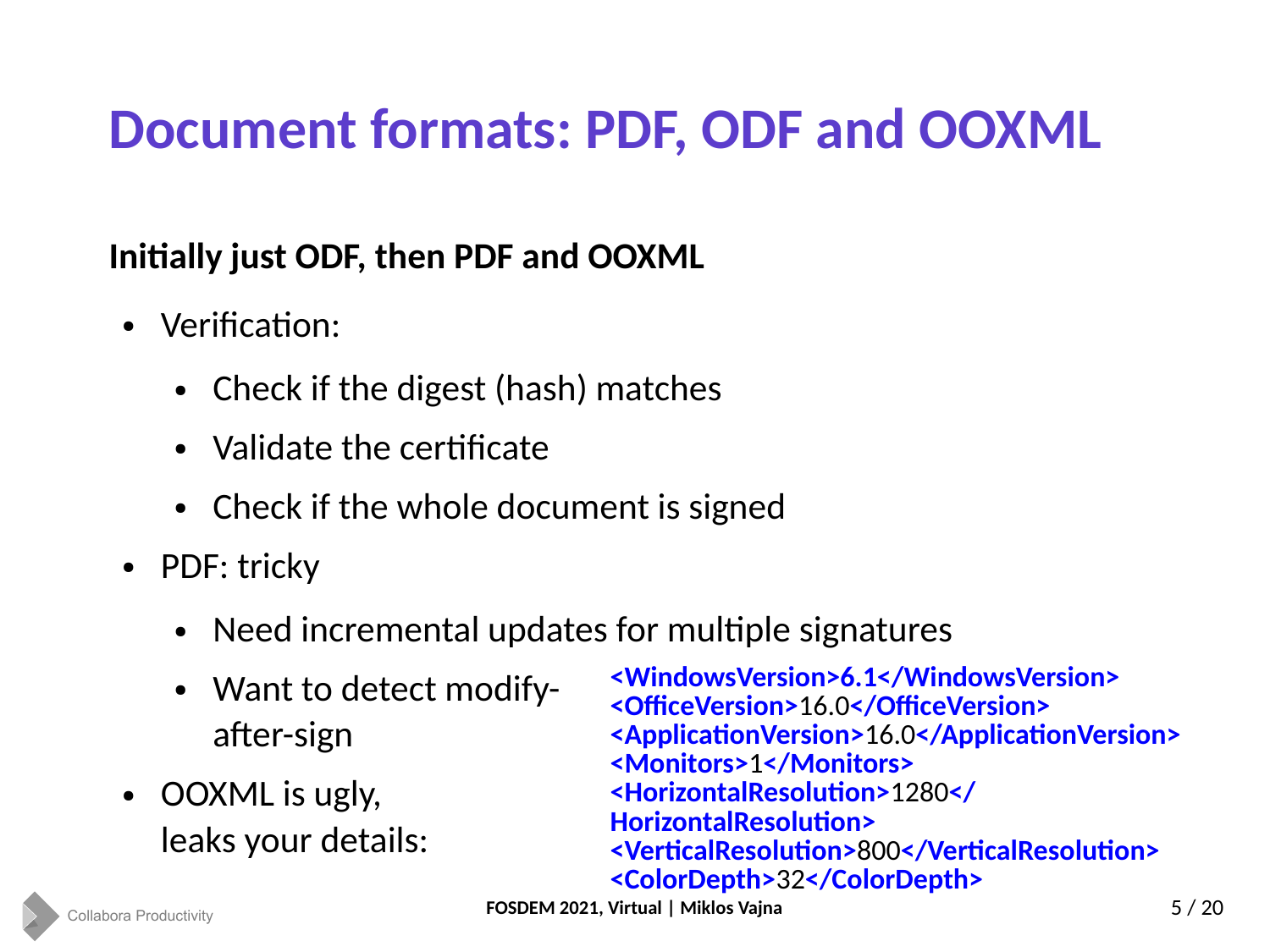### **Platforms: NSS and MSCNG**

#### **Multiple crypto backends in xmlsecurity/**

- Not own crypto, just using NSS on Linux
	- $\bullet$  Is this certificate valid?
	- Tricky question, delegate the decision to Mozilla
- MSCNG on Windows
	- CryptoAPI for certificate handling
	- CNG for actual hashing and encryption
		- CryptoAPI itself doesn't support ECDSA

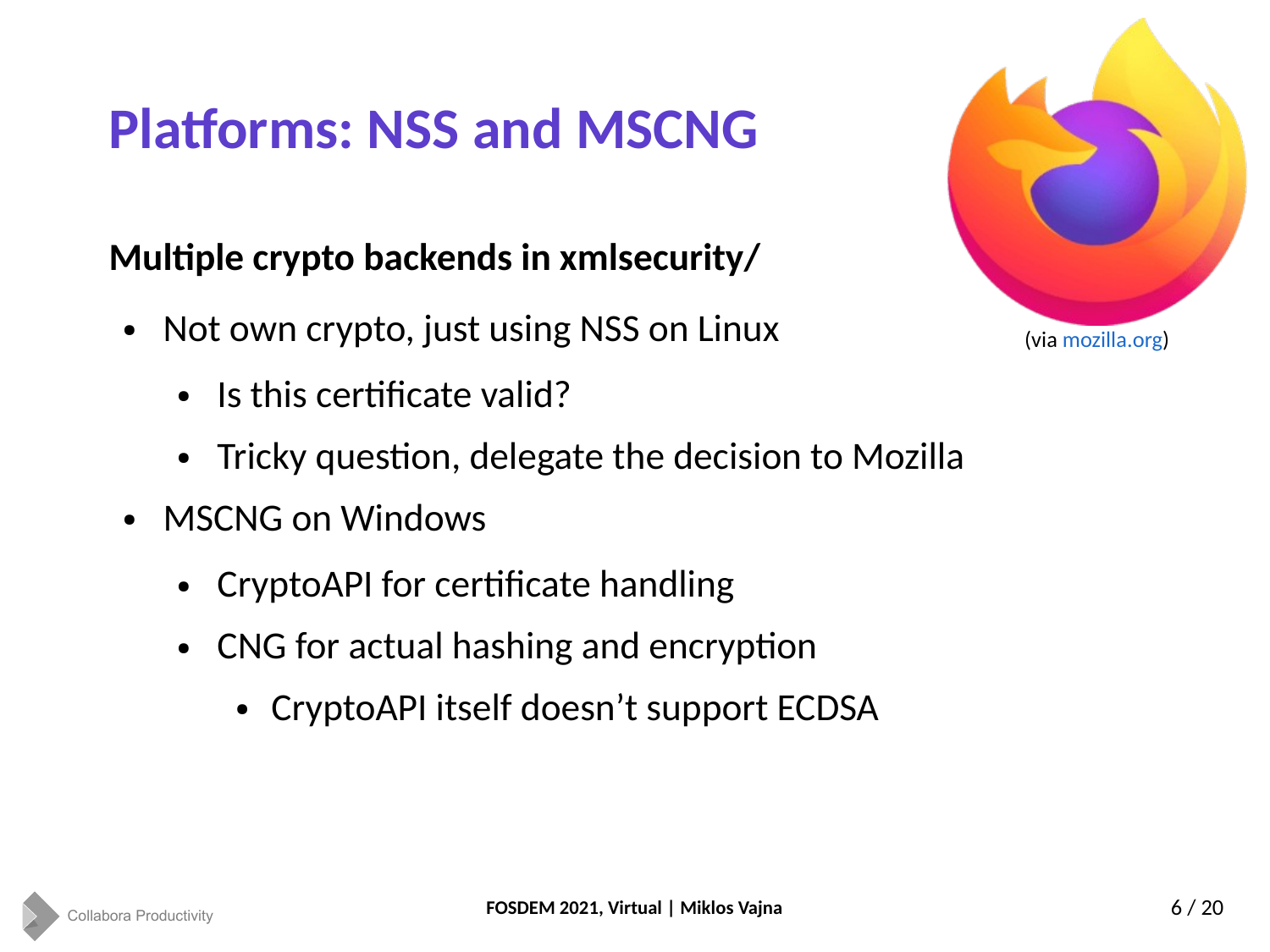### **Certificate types: X509 and GPG**

#### **PDF and OOXML mandates X509**

- ODF supports both, see the GPG effort from CIB
- Governments like to give e-IDs to citizens
	- These are also based on X509

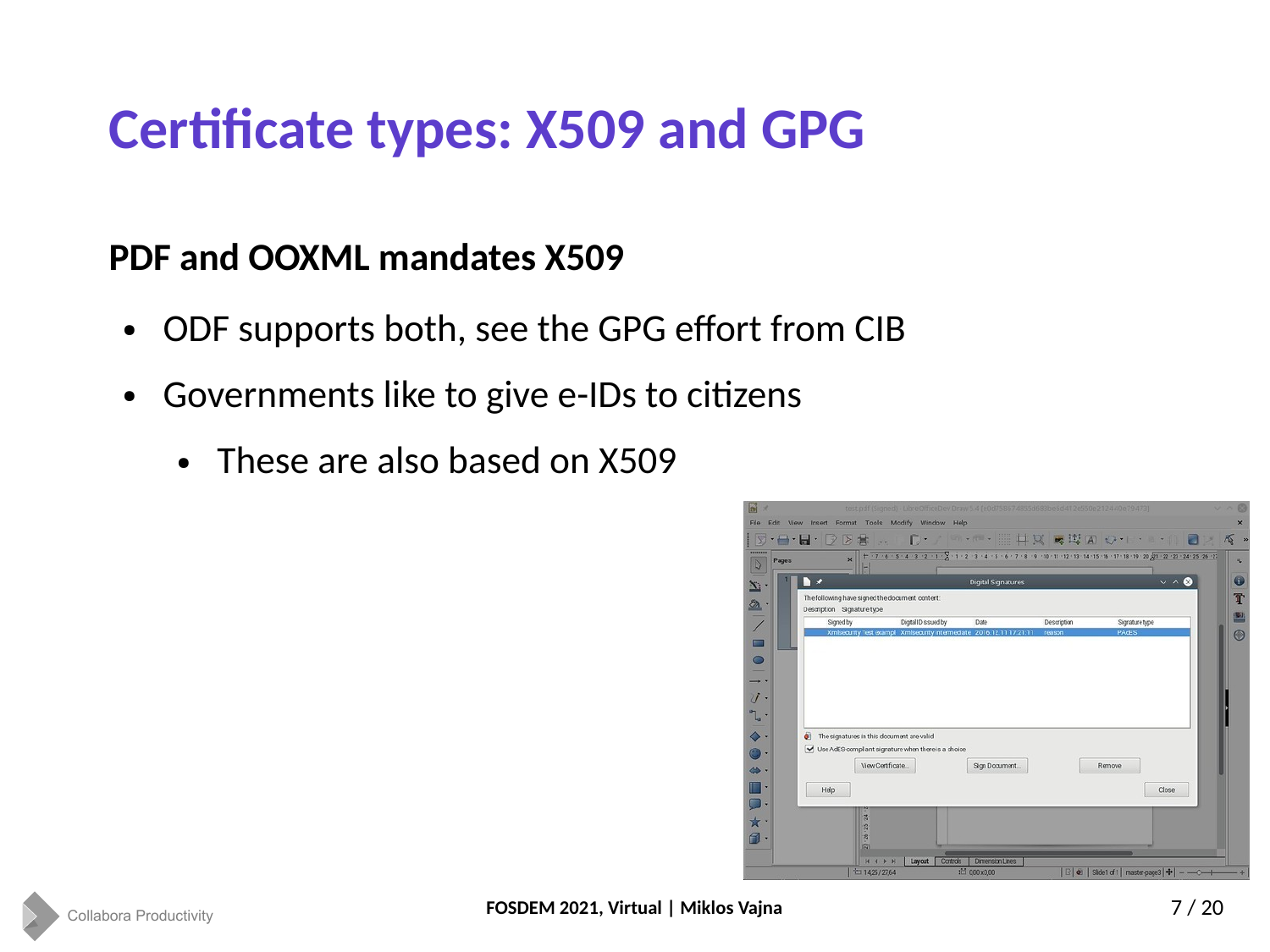### **Underlying encryption: RSA and ECDSA**

#### **RSA worked even back in the OOo times**

- ECDSA is more tricky
- All XML-based signing is done via libxmlsec:
	- Its mscrypto backend used CryptoAPI  $\rightarrow$  no ECDSA
	- A whole new mscng backend was needed in libxmlsec
	- Now it's on par with NSS
- Works nicely with e.g. my own Hungarian e-ID :-)
	- i.e. not only with software certificates



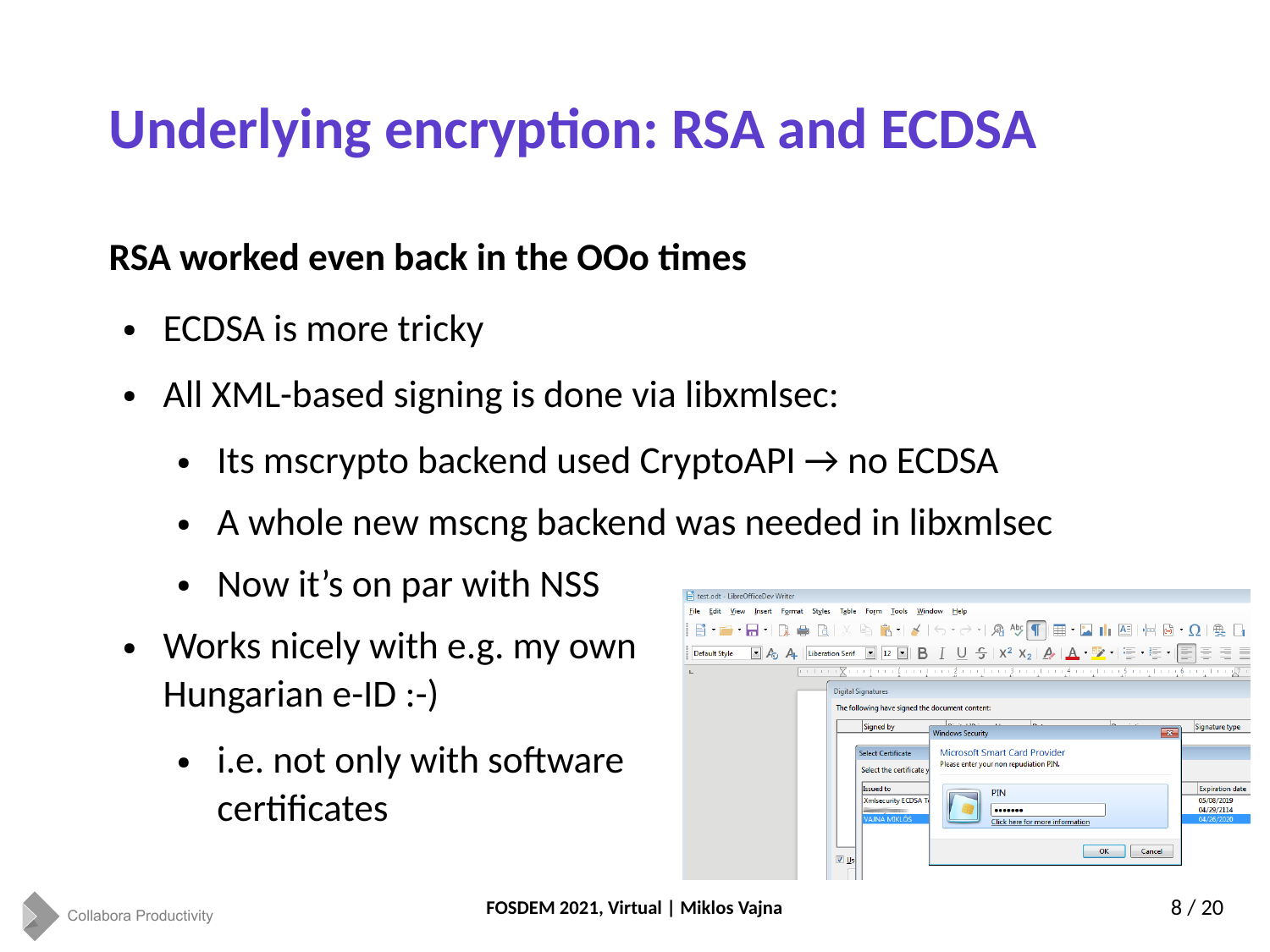### **Underlying hash algorithm: MD\* or SHA\***

#### **OOo defaulted to SHA1**

- Nowadays only SHA-256 is considered to be modern
- Needed to upstream the huge patchset of libxmlsec
	- Then could upgrade libxmlsec to a modern version
	- Which gives SHA-256 support for free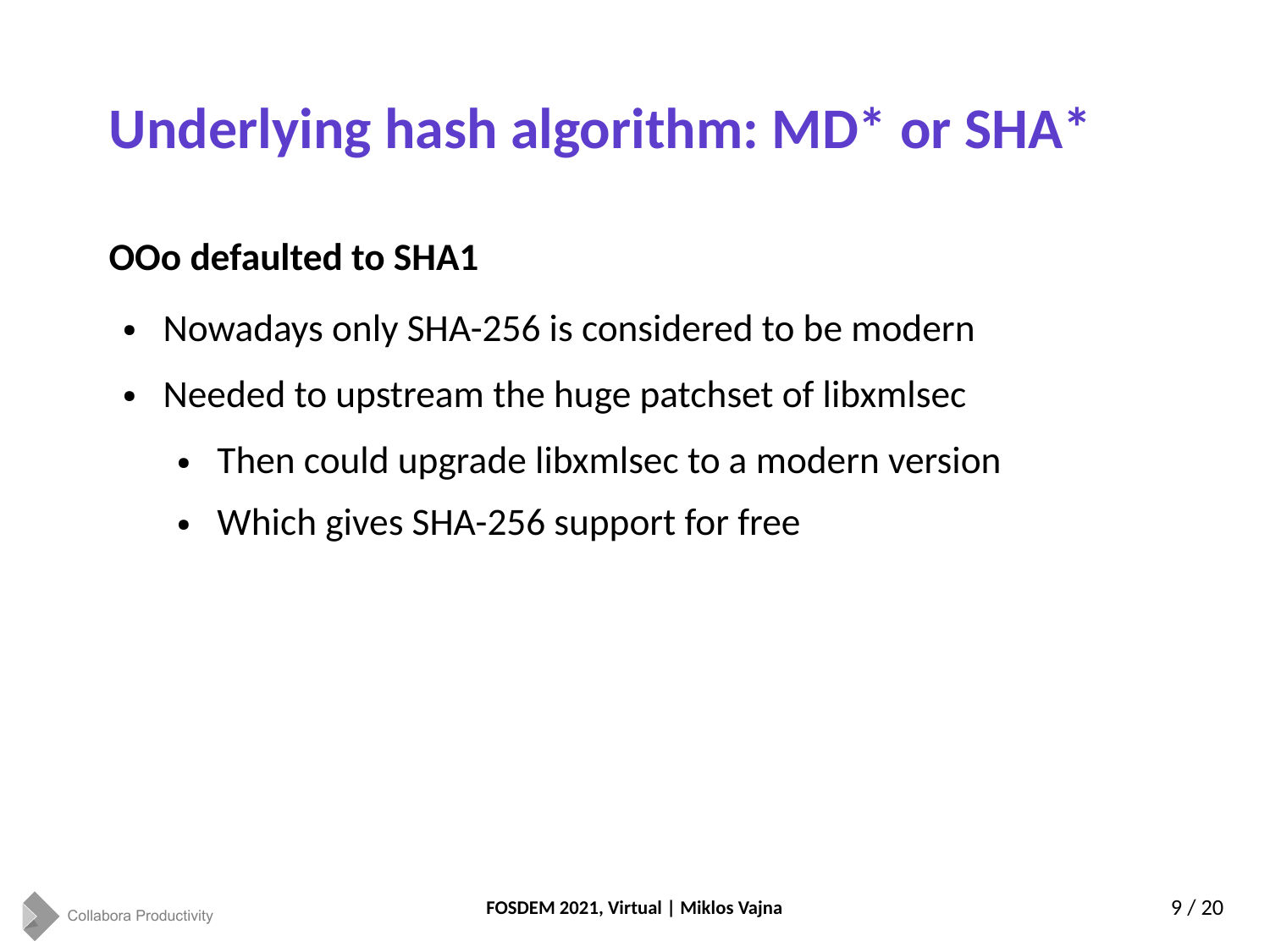### **PDF signature verification**

**Using an own tokanizer first, nothing provided what we needed:**



(via [ascertia](http://www.ascertia.com/))

- Poppler was out of process, painful
- PDFium did not have a signature API
- We had an own boost spirit-based tokenizer to detect hybrid PDFs (embedded ODF)
	- Very hard to modify and maintain
- vcl::filter::PDFDocument:
	- clang-style close tracking of each parsed token
	- Provides just what's necessary to verify and create PDF signatures
	- Later reused to copy PDF images into a PDF export result as-is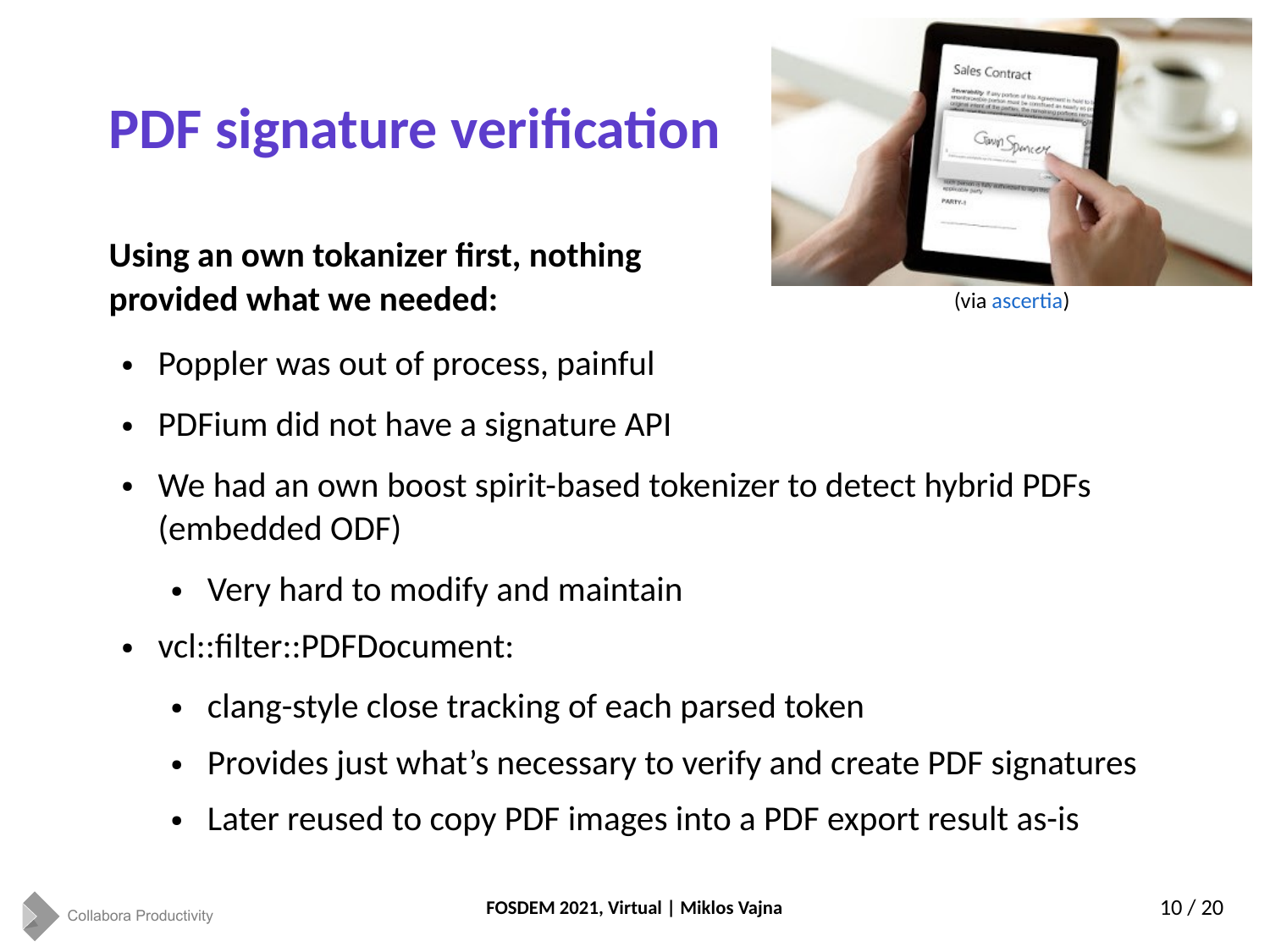# **Verification with PDFium: PDFium side**

#### **Provide a whole set of new PDFium (from Chrome) APIs:**

- [https://pdfium.googlesource.com/pdfium/+/refs/heads/master](https://pdfium.googlesource.com/pdfium/+/refs/heads/master/public/fpdf_signature.h) [/public/fpdf\\_signature.h](https://pdfium.googlesource.com/pdfium/+/refs/heads/master/public/fpdf_signature.h)
- Get signature objects
- Get signature properties:
	- Content: PKCS#7 blob
	- ByteRange: offset + size of signed data blocks
	- SubFilter: how to parse the content
	- Reason/comment
	- **Timestamp**

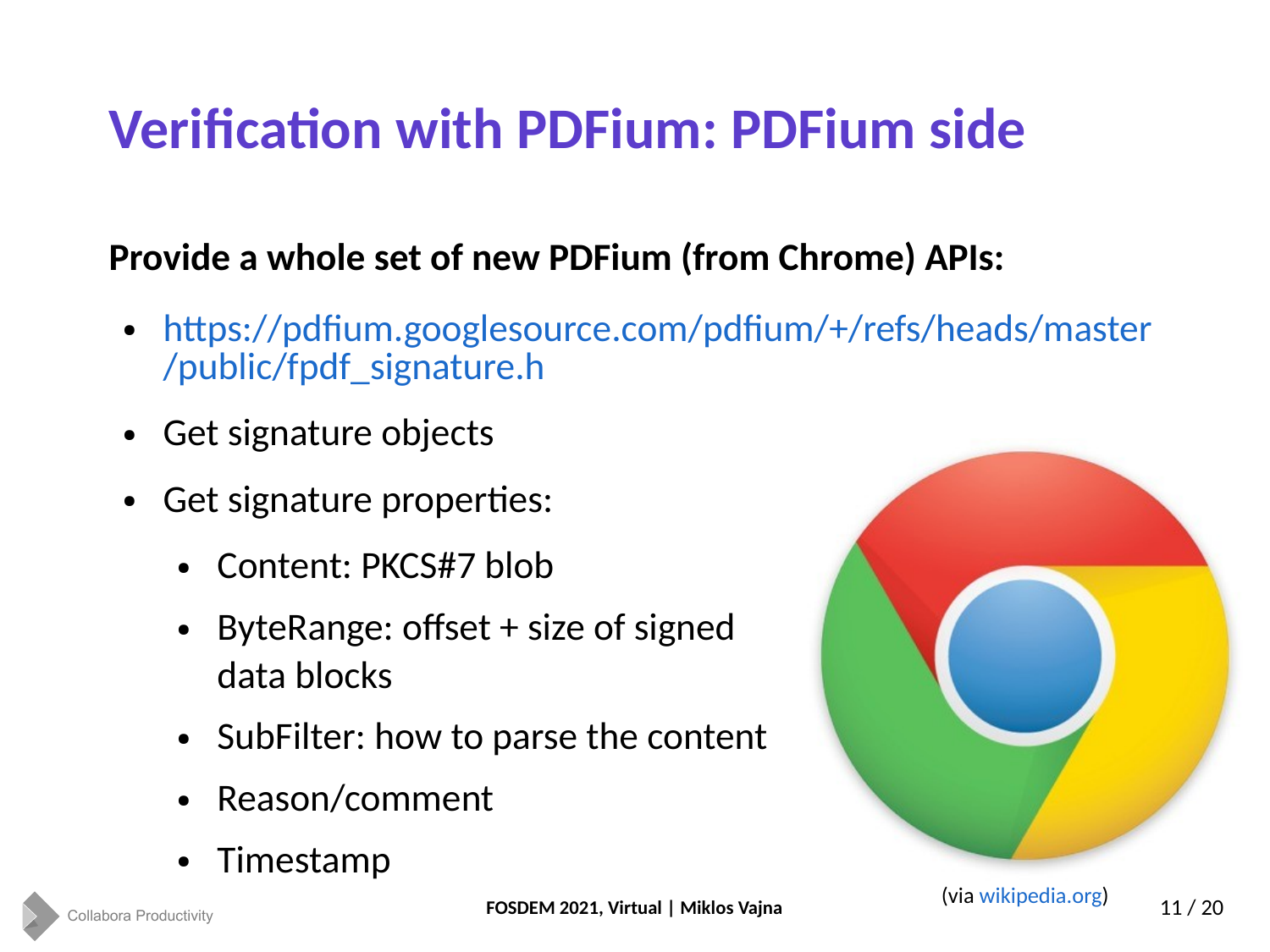### **Verification with PDFium: LibreOffice side**

### **Focus on the most painful part: implicit verification on every file open**

- A more battle-tested tokenizer is a huge win here
- If a problem requires explicit user interaction, it's much less interesting
- Idea: use PDFium to extract the info from the PDF file
- Keep our own code to actually verify the signature (offload to real crypto libs)
- Keep our existing certificate verification code (continue to delegate the decision to Mozilla/Microsoft)

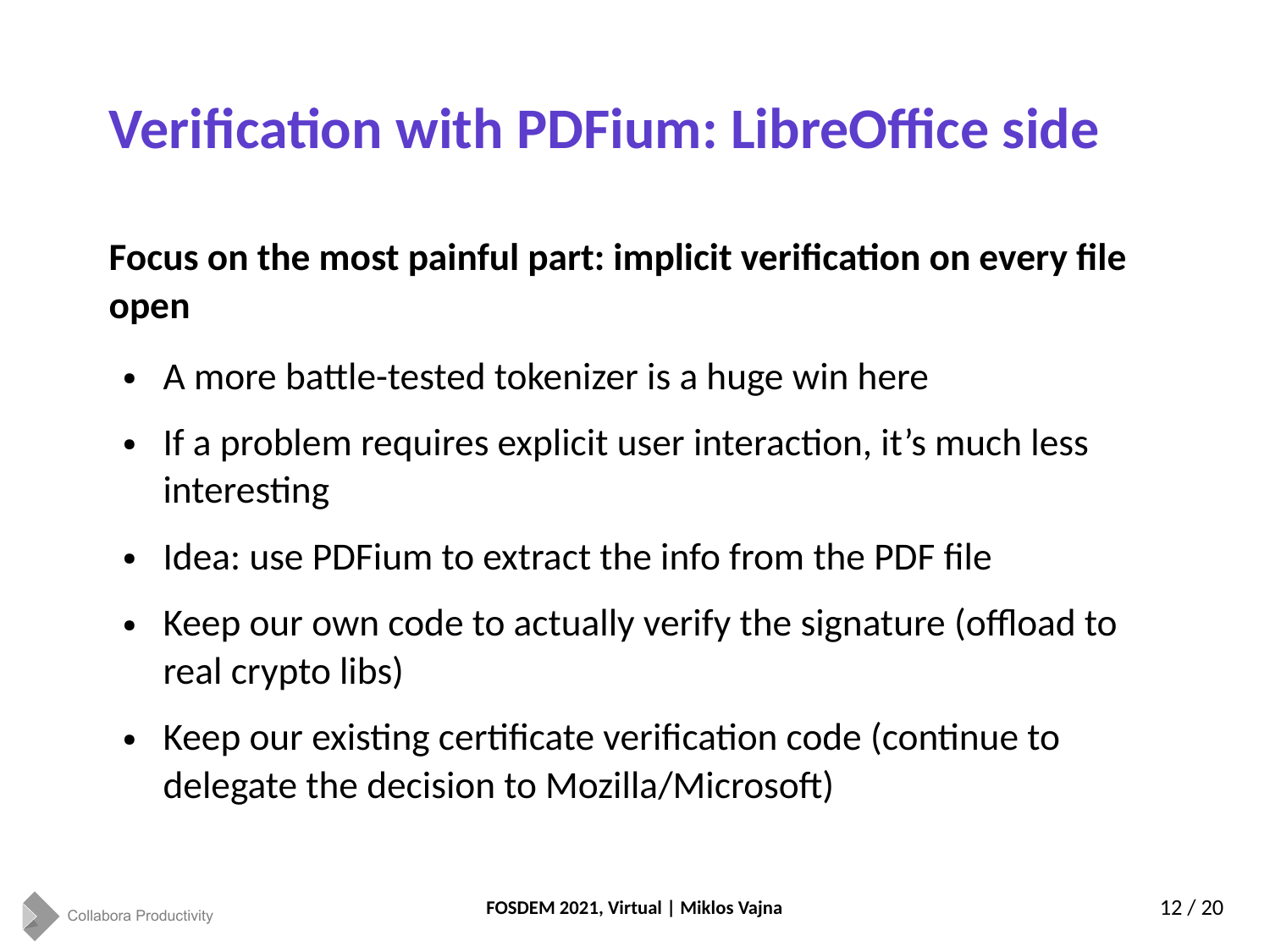### **Verification with PDFium: benefits**

#### **Immediate access to all those tiny little bugfixes from PDFium**

- Sample document where the old tokanizer failed: xmlsecurity/qa/unit/pdfsigning/data/good-custom-magic.pdf
- Junk between the PDF header and the first PDF object
	- We rejected that previously, to be on the safe side
- Additional benefits:
	- Can detect modify-after-sign better: unsigned incremental updates between signatures
	- Can also detect comment-only incremental updates after signing
		- Those are valid, but hard to detect without PDFium



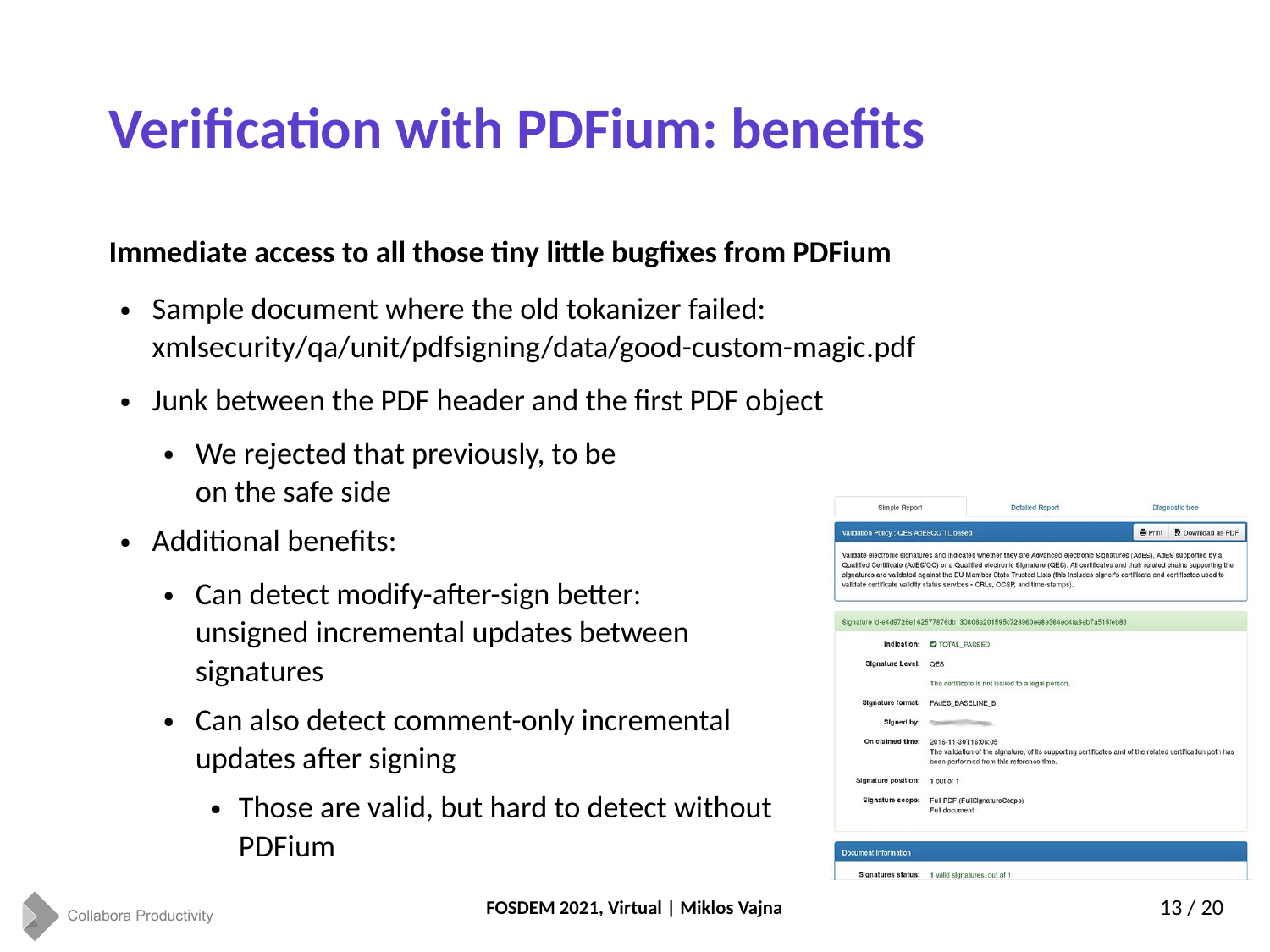**How is this implemented?**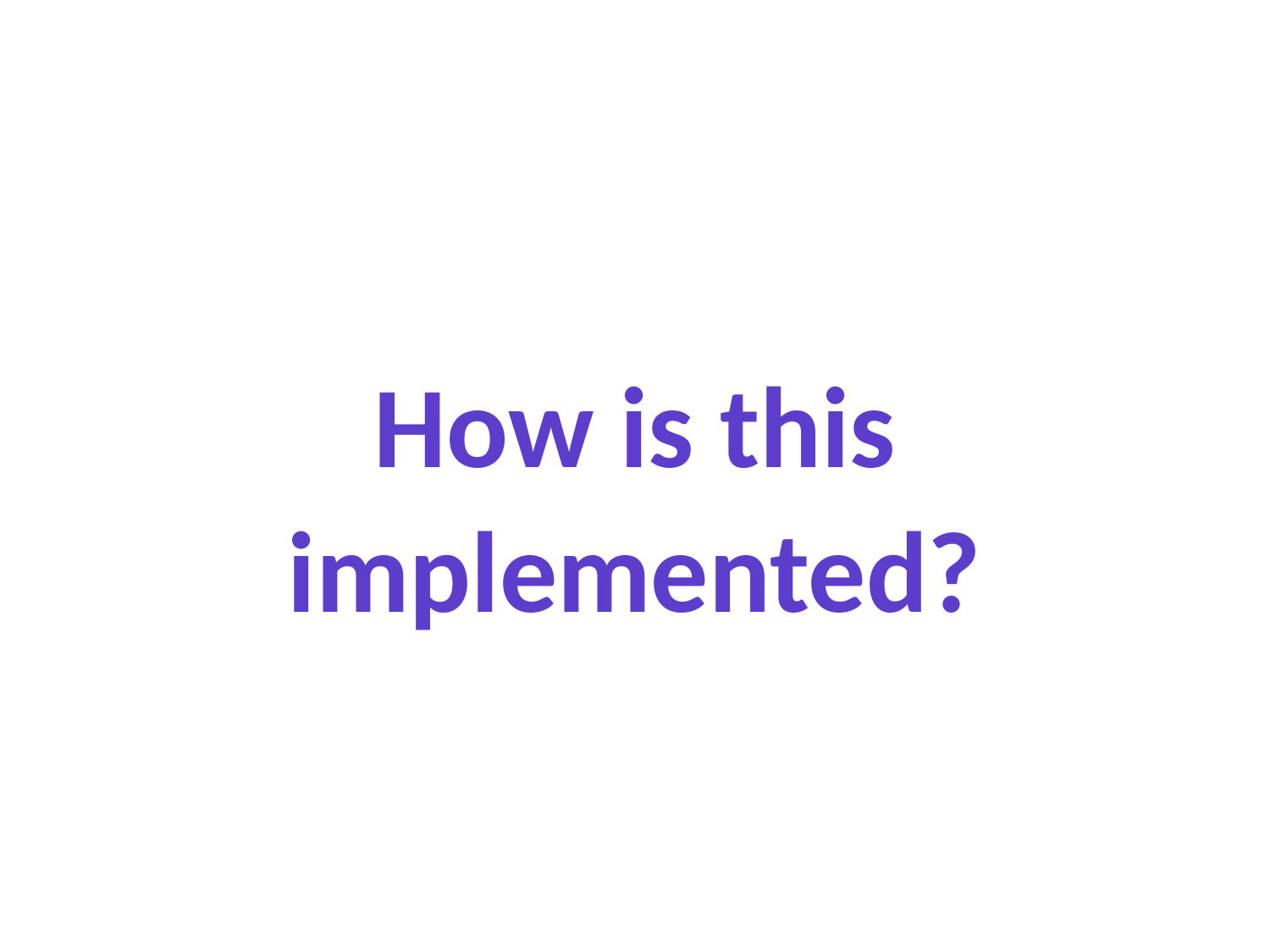### **PDFium side: implementation**

#### **PDFium internal C++ API had this information mostly already**

- Just adding wrapper stable C APIs around these
- Tricky case: detecting incremental updates
- PDF is normally read from end, to find the trailer
	- Then that refers to the latest version of all objects
- Normally the tokenizer doesn't even read previous trailers
- New special mode is added in PDFium to detect all trailer ends
	- Needed to detect unsigned and non-commenting incremental updates after signing

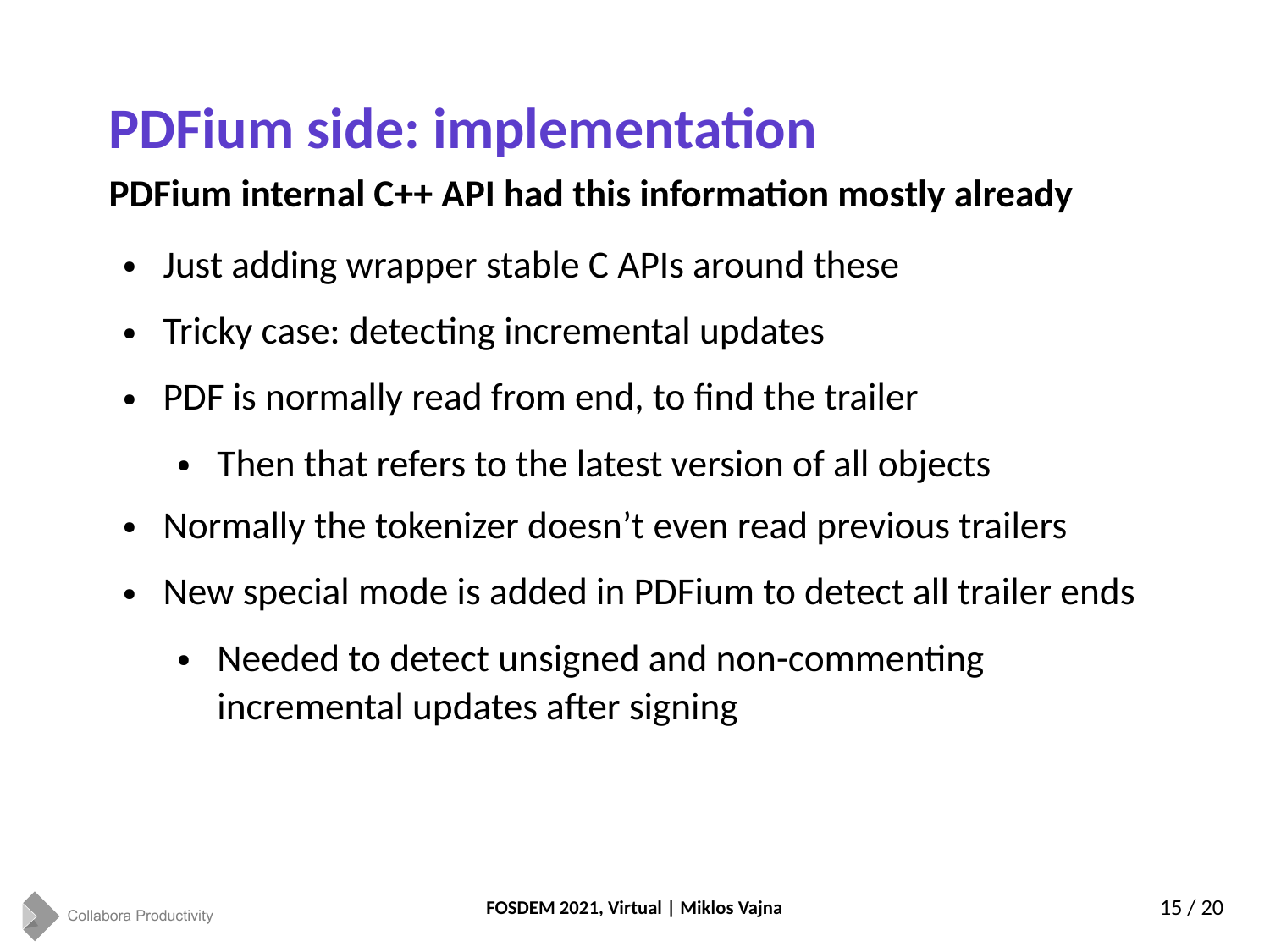### **PDFium side: documentation, testing**

#### **All new PDFium APIs need:**

- Manually written PDF test file template (no redundant file offsets)
- Generate a minimal, yet valid PDF "binary" from it
- googletest testcase asserting correct behavior
	- And test the various failure modes
- Documentation on the intended behavior
	- e.g. is the returned UTF-16 string little endian?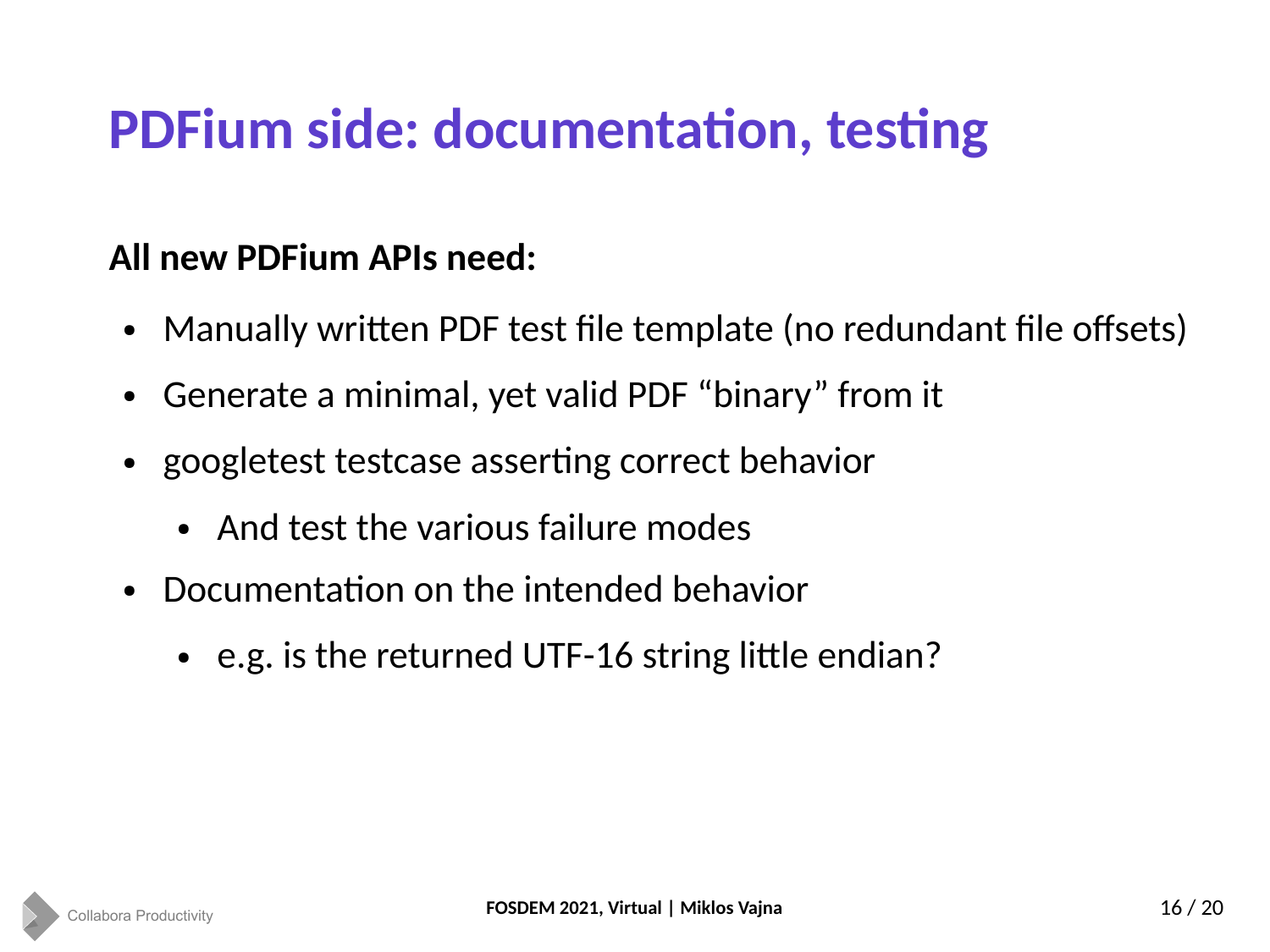### **LibreOffice side: implementation**

#### **Had to do this incrementally**

- First, pdfium doesn't depend on any crypto libraries
	- So all code only has unit-tests, no integration tests
	- pdfiumsig: external cmdline tool that does integration tests with NSS
- Then separate usage of vcl::filter::PDFDocument in xmlsecurity/
	- Into a single xmlsecurity/source/helper/pdfsignaturehelper.cxx
- Finally switch from vcl::filter::PDFDocument to PDFium APIs
- Clean-up: switch to vcl::pdf::PDFiumDocument, which is a  $C++$ wrapper around the PDFium C APIs

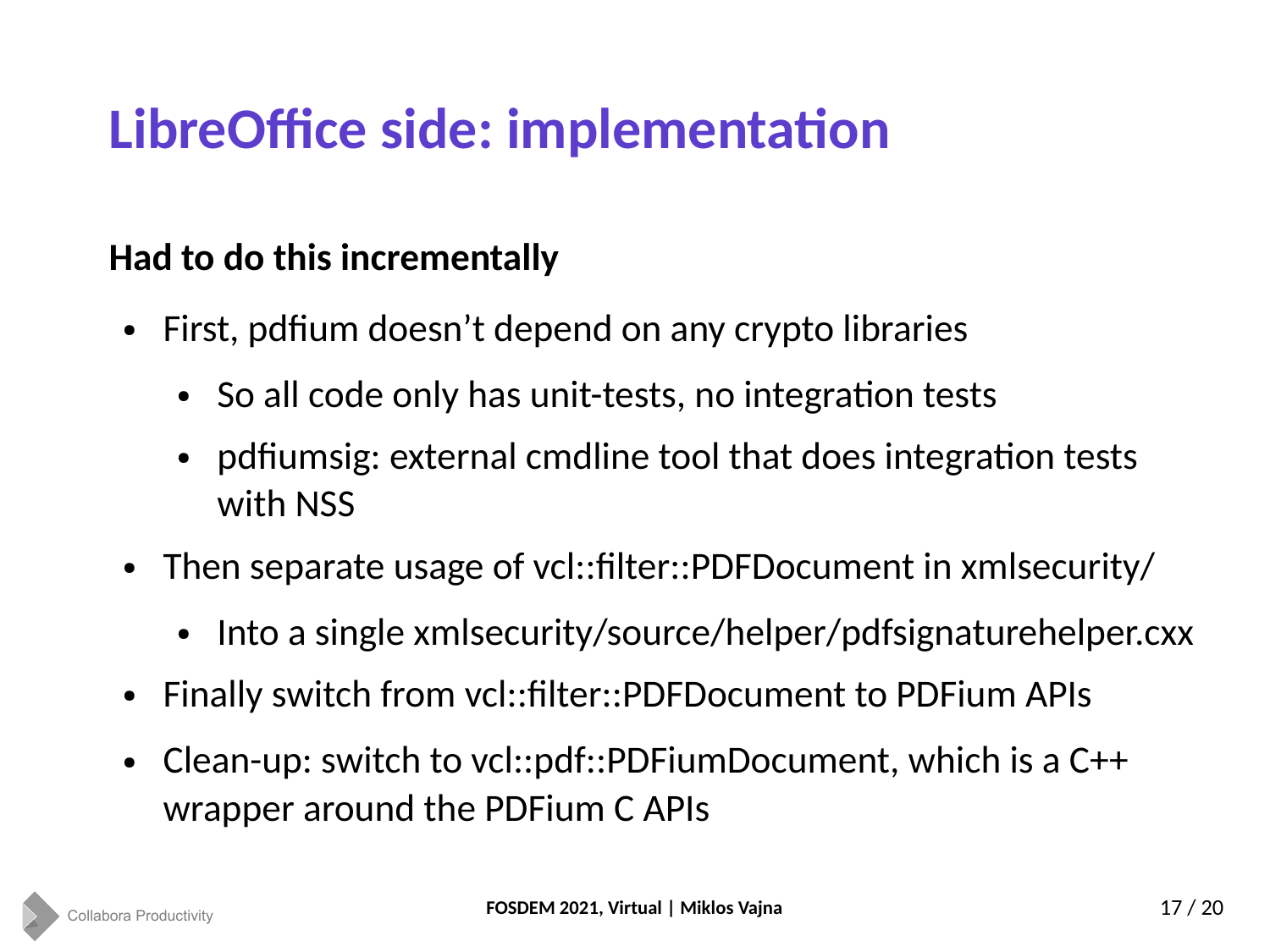### **LibreOffice side: testing**

**The old verifier had good coverage, so this should be safe...**

- CppunitTest\_xmlsecurity\_pdfsigning in xmlsecurity/ gets a new testGoodCustomMagic()
- Something that failed with the old tokenizer
- Then random manual testing with random signed PDF invoices I get, so far so good :-)

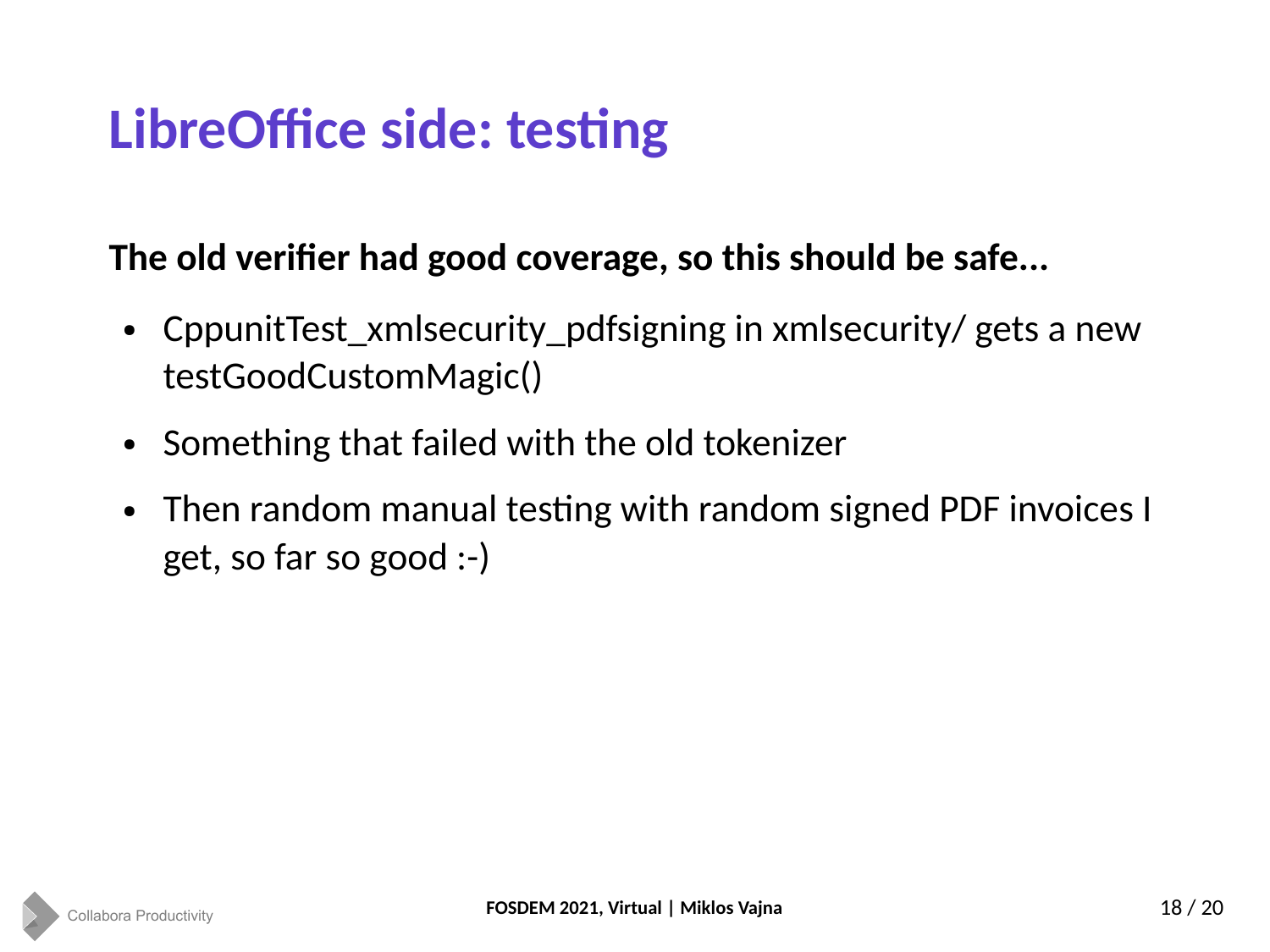

#### **Collabora is an open source consulting and product company**

• What we do and share with the community has to be paid by someone

#### **The Dutch Ministry of Defense in cooperation with Nou&Off**

• Made most of this this work by Collabora possible



(via [nouenoff.nl](https://www.nouenoff.nl/))